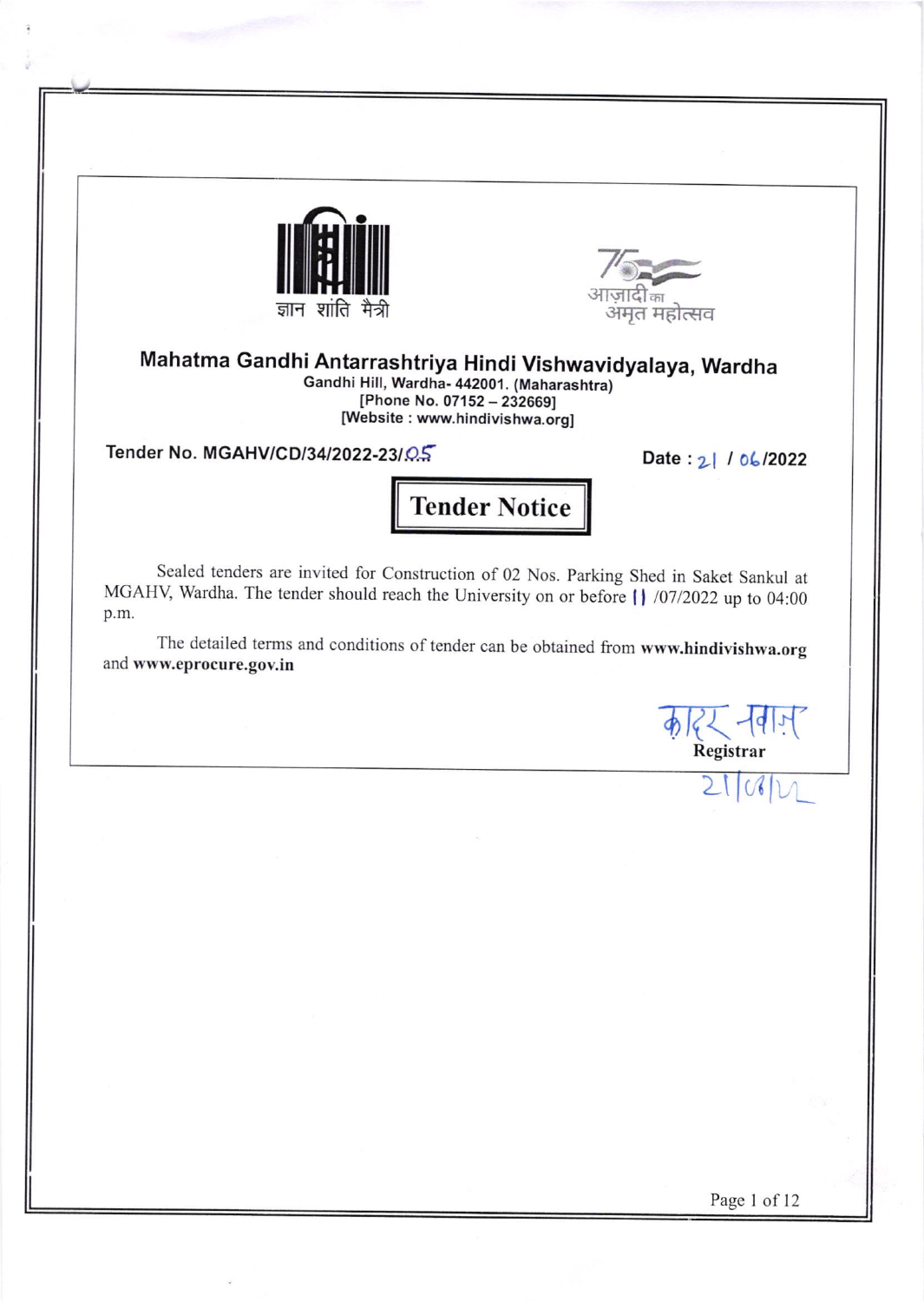



## MAHATMA GANDHI ANTARRASHTRIYA HINDI VISHWAVIDYALAYA

Post Hindi Vishwavidyalaya, Gandhi Hills,Wardha-442 001.

(Phone 07152-232669 Fax No 07152-247602) [Website : www.hindivishwa.org]

Tender No. : MGAHV/CD/34/2022-23/05 Date : 21 .06.2022

## TENDER FOR

## Civil & Fabrication work

| TENDER FORM SALE<br>WILL START FROM                       | 10.00 AM on 21.06.2022      |
|-----------------------------------------------------------|-----------------------------|
| LAST DATE FOR SALE OF<br>TENDER FORM                      | Upto 03.00 PM on 10.07.2022 |
| LAST DATE FOR SUBMISSION OF<br><b>TENDER FORM</b>         | Upto 4.00 PM on 11.07.2022  |
| DATE OF OPENING OF TENDER<br>( <i>i.e.</i> Technical Bid) | At 05.00 PM on 11.07.2022   |

Tender available on www.eprocure.gov.in & www.hindivishwa.org

TENDER FORM PRICE Rs. 500/-

Page 2 of <sup>12</sup>